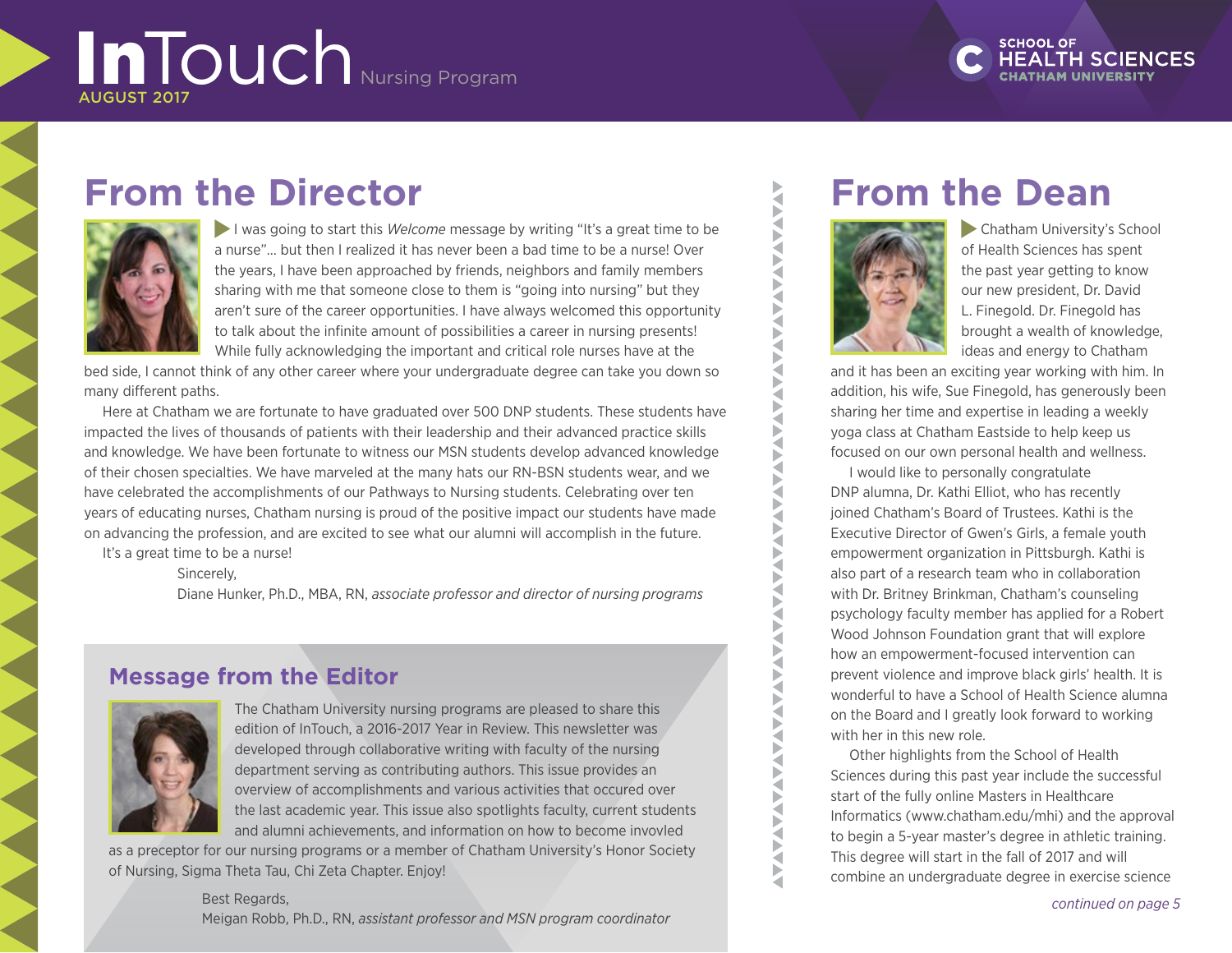# FACULTY SPOTLIGHT

### **Julie Slade, DNP '09, RN, assistant professor of nursing, RN-BSN program coordinator**



Dr. Julie Slade has been a nurse for over 18 years with experience providing care in neurotrauma and neuroscience intensive care units. These roles helped Dr. Slade find her true clinical area of interest, end-of-life/ hospice nursing. In 2009 she earned her Doctor of Nursing Practice (DNP) degree and transitioned into nursing education, first working as a Clinical Coordinator and now

as Assistant Professor of Nursing and Coordinator of the RN-BSN program at Chatham University. In these roles Dr. Slade works to ensure that RN-BSN students receive high-quality education that builds on the knowledge that was gained in the student's diploma or associate program while enhancing their nursing skills and leadership ability. Dr. Slade's scholarship focus is on end-oflife/hospice nursing and nursing education. In December 2016 she traveled to the Madridge Nursing 2016 International Nursing Conference in Dubai, UAE, to provide two podium presentations.

#### 

Chatham University nursing programs would like to acknowledge Dr. Julie Slade for being nominated for the *2017 Cameos of Caring® Nurse Educator Award.* The future of nursing relies on the quality of instruction nursing students receive from today's expert nurse educators. Dr. Slade will be honored at the *Cameos of Caring Gala* at the David L. Lawrence Convention Center in Pittsburgh on November 4, 2017.

<u>VAVAVAVAVAVAVAVAVAVAVAVAVAVA</u>

# **Rick Pessagno, DNP '10, PMHNP-BC, CGP, adjunct professor**

Emily Hopkins, PhD, RN, WHNP, FNP-BC, assistant professor of nursing

AVAVAVAVAVAVAVAVAVAVAVAVAVAVAVAVAV



Rick Pessagno has been in the nursing profession for 33 years. His extensive education consists of a BSN from Catholic University, an MSN in Psychiatric Nursing from the University of Cincinnati, a post masters Psychiatric Nurse Practitioner certificate from Vanderbilt, and a DNP from Chatham University. In addition, Dr. Pessagno completed a fellowship in Psychiatric AIDS Care.

Dr. Pessagno has served in a variety of advanced practice, education, and administrative roles over the course of his career. His background includes service in the Army Nurse Corps to the rank of Captain and experience in national health care policy having served as a Senior Policy Analyst for the American Nurses Association. Furthermore, he has served in national and state elected leadership roles, having served as Treasurer on the Board of Directors of the American Psychiatric Nurses Association for two terms, as well as serving as President of the Society of Psychiatric Advanced Practice Nurses of the New Jersey State Nurses Association (SPAPN)

For the past 27 years, Dr. Pessagno's practice area of expertise has focused on advanced psychiatric care holding national board certification as

a Psychiatric Nurse Practitioner and as a Psychiatric Clinical Nurse Specialist. Additional certifications include a Hospice and Palliative Care Nurse, a Perinatal Loss Counselor, a Group Psychotherapist, and a Bereavement Trauma Specialist. Specifically, Dr. Pessagno's clinical practice and scholarship have focused on end of life care, HIV and AIDS, group psychotherapy, postpartum depression, LGBT issues, and traumatic grief and loss. Dr. Pessagno is a Fellow in Thanatology through the Association of Death Education and Counseling and he was inducted as a Fellow of the American Association of Nurse Practitioners in 2014. In 2016, he was awarded Psychiatric Nurse Practitioner of the Year by SPAPN.

As an educator, Dr. Pessagno has been part of Chatham's nursing adjunct faculty since 2010 teaching and mentoring students on the development of their capstone manuscript. Successfully publishing his own DNP capstone project, *The Use of Short-Term Group Psychotherapy as an Evidenced-Based Psychiatric Nursing Intervention for First-Time Mothers at Risk for Postpartum Depression,* enables Dr. Pessagno to impart his knowledge and learning experiences — helping students with evidence based practice publications.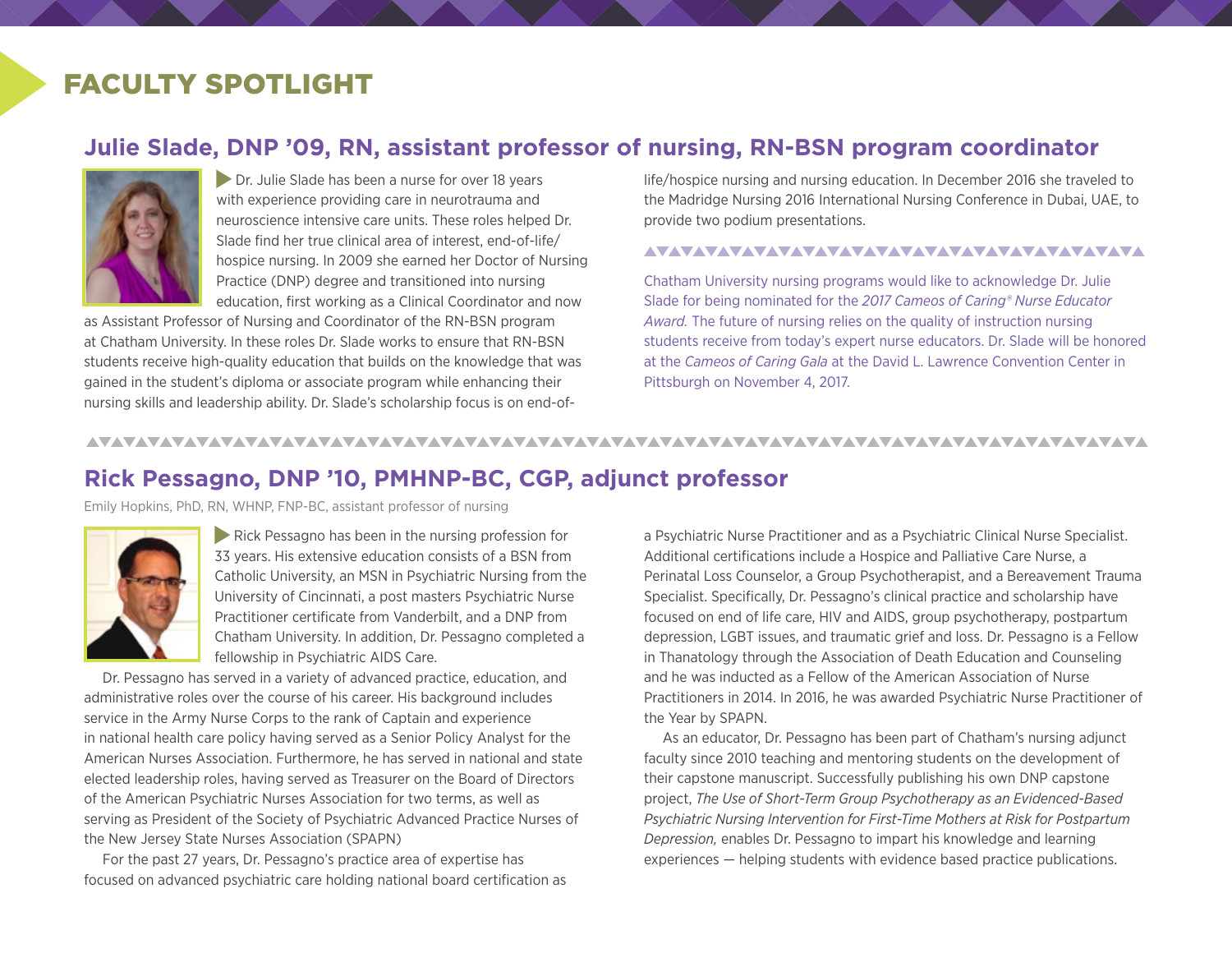# RECENT FACULTY AND STAFF SCHOLARSHIP

#### **Peer-Reviewed Publications**

**Doas, M.** (2017). Increasing self-awareness when posting on social media sites. *Journal of Nursing Education and Practice, 7*(8).

**Doas, M.** (2016). Psychiatric Nursing Medication Administration: Is it just a Med Pass? *Annals of Psychiatry and Mental Health, 4*(1).

**Fisher, MD**., **& Robb, M.** (2017). Student Moderator: A Practical Application Exercise. *Journal of Nursing Education, 56*(6), 383.

Ullman, F., & **Fisher, MD.** (2017). Application of the EBP Process: Maximizing Lactation Support with Minimal Education. *Journal of Nursing Education*, *33,* 97-100.

**Hopkins, E., Spadaro, K., Walter, L. Wasco, J., Fisher, MD., & Sterrett, S.** (2017). Incivility in the Online Classroom: A Guide for Policy Development. *Nursing Forum*, doi: 10.1111/nuf.12205

**Hopkins, E., & Wasco, J.** (2016). *Information technology strategies for honor society and organization membership retention in online nursing programs*. *Nurse Educator, 42*(4), 208-211. doi: 10.1097/NNE.0000000000000353

**Hopkins, E**., Gazza, E., & Marzita, M. (2016). *Parental experience caring for cleft lip and palate Infants with nasoalveolar moulding. Journal of Advanced Nursing, 72*(10), 2413-2422.

**Hopkins, E**., **Robb, M., Fisher, M., Slade, J., Wasco, J., Spadaro, K., & Doas, M.** (2016). Honor society membership retention strategies: Promoting membership Benefits from induction through transition to professional practice. *Journal of Nursing Education and Practice, 6*(12), 18-23.

**Robb, M.,** & Shellenbarger, T. (2017). Lifelong learning: Is a post-mater's certificate the right option for you? *American Nurse Today, 12*(7), 6-7.

Shellenbarger, T., & **Robb, M.** (2017). Returning to nursing school? Keys to success. *American Nurse Today, 12*(7), 4-6.

**Robb, M.,** & Shellenbarger, T. (2016). Technology-based solutions for collaboration woes. *American Nurse Today, 11*(11), 1-2.

**Rittle**, C. (2016). How the non-work environment can affect worker and family health. *Workplace Health & Safety*, *64*(11).

**Rittle, C., &** Francis, R. (2016). The critical role of nurses in promoting immunization for adults. *American Nurse Today, 11*(2).

**Slade, J., Robb, M.,** Sherrod, B., & **Hunker, D.** (2017). Online adjunct faculty support: An innovative use of a learning management system. *Nurse Educator, 42*(3), 143-146.

Zakhari, R., & **Sterrett, S**. (2016). Attitudes toward evidence-based clinical decision support tools to reduce exposure to ionizing radiation. *Journal of the American Association of Nurse Practitioners, 28*(12). DOI:10.1002/2327- 6924.12402

Schreiber, J., Goreczny, A., Bednarek, M., Hawkins, S., Hertweck, M., & **Sterrett, S**. Assessing self-reported interprofessional competency in health-care education: Impact of new curriculum. *Internet Journal of Allied Health Sciences, 14*(3), 11.

**Wasco, J.** (2017). Don't go Viral: An Evidence-Based Practice Project for Increasing Seasonal Influenza Vaccination Rates on College Campus. *Building Healthy Academic Communities Journal, 1*(1), 42-51.

**Wolf, D.,** Wenskovitch, J. & Anton, B. (2016). Social media and nurses: Does age, years of experience and education level make a difference? *Journal of Nursing Education and Practice*, *6*(2), 68-75.

Xia, L., **Wu, H.,** & Cheng, Y. (2017). Interprofessional Collaboration Strategies: A Hematology Unit Case Study. *Journal of Nursing Education and Practice*, *7*(4), 51. doi: 10.5430/jnep.v7n4p51

**Wu, H.,** Ren, D., Zinsmeister, G., Zewe, G, & Tuite, P. (2016). Implementation of an Early Nurse-led Family Meeting in a Neuroscience Intensive Care Unit. Dimensions of Critical Care Nursing, 35(5), 268-276. doi: 10.1097/ DCC.0000000000000199.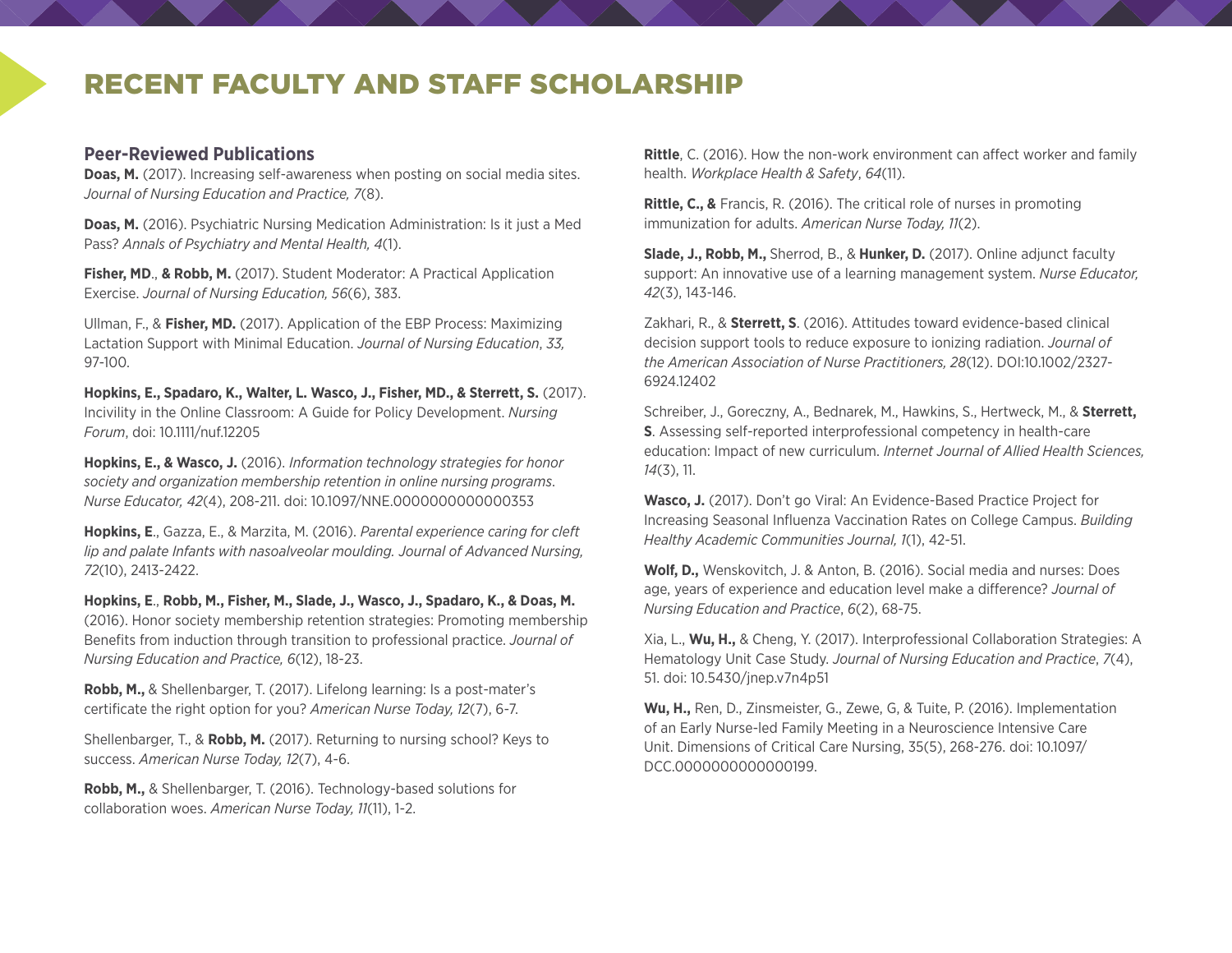# RECENT FACULTY AND STAFF SCHOLARSHIP *(cont)*

**Podium Presentations, Poster Presentations, and Workshops**

**Doas, M.** (2017). *What are the Potential Outcomes of Integrating Emotionally Competent Behaviors into the Care of Psychiatric Patients?* Podium Presentation at the International Conference on Nursing Science & Practice, Dallas, Texas.

**Doas, M.** (2016). *How do Social Determinants Drive Health Inequities in the Mental Health Population?* Podium Presentation at the Cultural Inclusion Institute, University of Texas Health Sciences Center: Relating Cultural Inclusiveness to Social Determinants of Health, San Antonio, Texas.

**Fisher, MD., & Sterret, S.** (2016). *Interprofessional Perceptions of Collaboration in a Pediatric Hospital Setting: An Academic/ Practice Research Partnership.*  Presentation at 9th National Doctors of Nursing Practice Conference, Baltimore, Maryland.

**Hunker, D.F.,** Shellenbarger, T., Gazza, E.A. (2017). *Doctoral Nursing Students' Use of Evidence-Based Knowledge, Skills, and Attitudes of Scholarly Writing*. Podium Presentation at the 28th International Nursing Research Congress, Dublin, Ireland.

Gazza, E.A., **Hunker, D.F.,** Shellenbarger, T. (2017). *Using the KSAs of Scholarly Writing to Improve Graduate Students' Writing: The Role of the Nurse Educator*. Podium Presentation at the AACN Masters Conference, Atlanta, GA.

**Robb, M., & Spadaro, K.** (2017). *Inside and Outside of the Box Thinking: Strategies to Promote Engagement in Online Courses.* Poster presentation at the AACN Master's Education Conference, Atlanta, GA.

Shellenbarger, T., & **Robb, M.** (2016). *Rubrics to the Rescue: Effective Evaluation in Nursing Education.* Podium presentation at the National League for Nursing Education Summit, Orlando, FL.

**Rittle, C.** (2017). *Common Adult Vaccine Issues: What Employees Need, Coaching About Vaccines, and Safe Vaccine Management.* Podium presentation at the AAOHN National Conference, New Orleans, LA.

**Slade, J.** (2016). *Comparing Hospice to Palliative Care: Knowing the Difference is Important in Patient Care!* Podium presentation at the Madridge Conference Nursing 2016 International Conference on Nursing, Dubai, UAE.

**Slade, J.** (December). *Live Practice Experiences in Online Nursing Education.* Poster presentation at the Madridge Conference Nursing 2016 International Conference on Nursing, Dubai, UAE.

**Spadaro, K**. **& Robb, M.** (2017). *But Can They Think Critically? Use of Self-Reflection in Clinical Courses*. Podium presentation at the AACN Master's Education Conference, Atlanta, GA.

**Wu, H. & Walter, L.** (2017). *Exploration of signature pedagogies for international Chinese Master of Science in Nursing (MSN) Education students*. Podium presentation at the Ireland International Conference on Education, Dublin, Ireland.

**Wolf, D.,** & Olszewski, K. (2017). *Empowering OHN through the use of "Big Data".* Podium presentation at the American Association of Occupational Health Nurses 2017 National Conference.

**Wolf, D.,** & Olszewski, K. (2017). *Creating a virtual presence: Extending OHNs, APNs and environmental health nurses role in promoting health, safety, productivity and disability management for worker populations via the internet.* Workshop at the American Association of Occupational Health Nurses 2017 National Conference.

**Wolf, D.** (2016). *Boot camp for nurses: Integrating social media into practice*. Key-note podium presentation at the 18th International Conference on Nursing & Healthcare.

**Wolf, D.,** & Anton, B. (2016)*. Empowering patients to use the WWW safely to make decisions regarding their health*. Podium presentation at the 18th International Conference on Nursing & Healthcare.

**Wolf, D.** (2016). *Big data analytics: Assessing outcomes to improve health and safety*. Podium presentation at the 30th Annual National Conferences for NAOHP (National Association for Occupational Health Professionals).

**Wolf, D.,** & Olszewski, K. (2016). *Integrating Social Media into Occupational health*. Podium presentation at the Association of Occupational Health Professionals in Healthcare.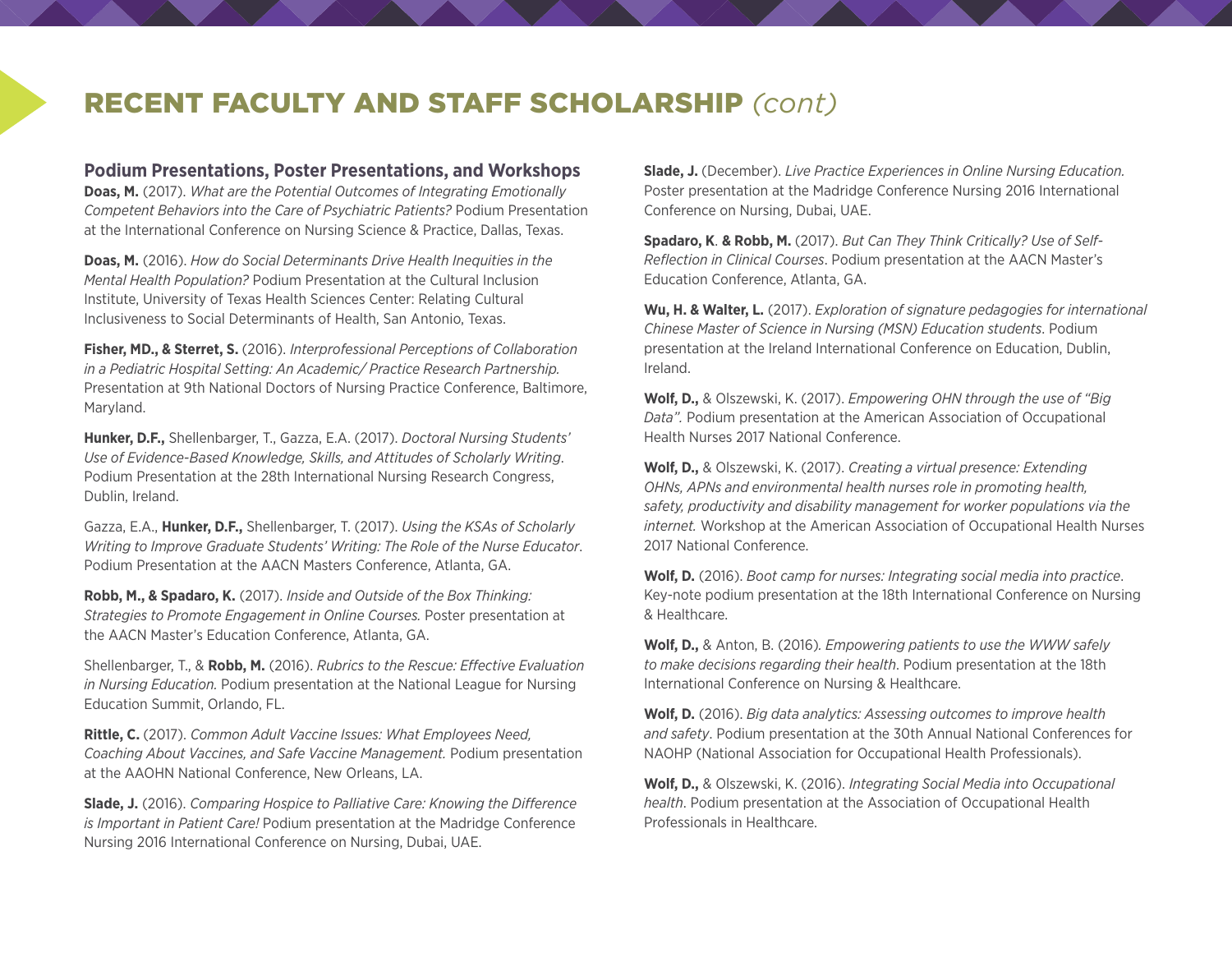# **Nursing Department Participates in Community Events to Raise Awareness**

Michelle Doas, EdD, RN, *associate professor of nursing, and Kathleen Spadaro, PhD, PMHCNS, RN, associate professor of nursing*

In February and April, the nursing department was a first time participant in two community events hosted by Chatham University to raise awareness. Under the leadership of Dr. Michelle Doas, the nursing department participated in the annual Chatham University *Relay for Life* event on February 3. *Relay for Life* is a community based fundraising event of the American Cancer Society. Each year, more than 5,000 *Relay for Life* events take place in over twenty countries. Events are held in local communities, campus universities and in virtual worlds. As the American Cancer Society's most successful fundraiser, the mission of *Relay for Life* is to raise funds to improve cancer survival, decrease the incidence of cancer, and improve the quality of life for cancer

patients and their caretakers. Chatham raised a total of \$10,770.70, with the nursing department proudly taking second place out of 21 teams raising \$2,000. Major fundraising events included auctioning of various themed baskets, raffling of various Pittsburgh sport teams' memorabilia, and on-line donations from students, staff and faculty.

Dr. Kathleen Spadaro led the organizing of the nursing departments participation in the *American Foundation for Suicide Prevention* (AFSP) campaign held on April 8. AFSP works with various universities to coordinate student fundraiser walks to "bring mental health conditions out of the darkness" (AFSP, 2017). The nursing department participated under the team name of *You are Not Alone* to walk and

raise money for this organization's mission. Chatham raised a total of \$15,567, with the nursing department team being the second largest contributor. Dr. Spadaro contributes the successful fundraising of the nursing department team to support received from

students, faculty, colleagues, family members, and private business owners, and all who participated in the events.



#### <u>VAVAVAVAVAVAVAVAVAVAVAVAVAVAVAVA</u>

# **Faculty Member Recognized for Excellence in Nursing**

 In December of 2016, *Pittsburgh Magazine* held an inaugural award for Excellence in Nursing. A regional panel of nursing leaders, educators, and administrators evaluated and selected individuals for their notable contributions in the in the field of nursing. There were four categories of recognition –

Leadership, Entrepreneur, Clinician, and Academic. Dr. Jennifer J. Wasco, Chatham University Assistant Professor of Nursing and Practice Experience Coordinator, was awarded an *Honorable Mention of Achievement* in the category of Academic. The event was held at the Omni William Penn Hotel in downtown Pittsburgh. Biographies of the awardees can be found on pittsburghmagazine.com.



### **From the Dean,** *continued from page 1*

with a Master of Science in Athletic Training (www. chatham.edu/athletic-training). The graduate psychology program has moved from Woodland Road to Chatham Eastside so we now have PA, OT, PT and Psych all in the same building. The occupational therapy program sponsored a very successful "Out of the Darkness Campus Walk" in collaboration with the American Foundation for Suicide Prevention, and the physical therapy program initiated the "Go Baby Go" Program that adapts electric cars for children who have mobility impairments.

> My best to you all, Patricia Downey, PT, Ph.D., DPT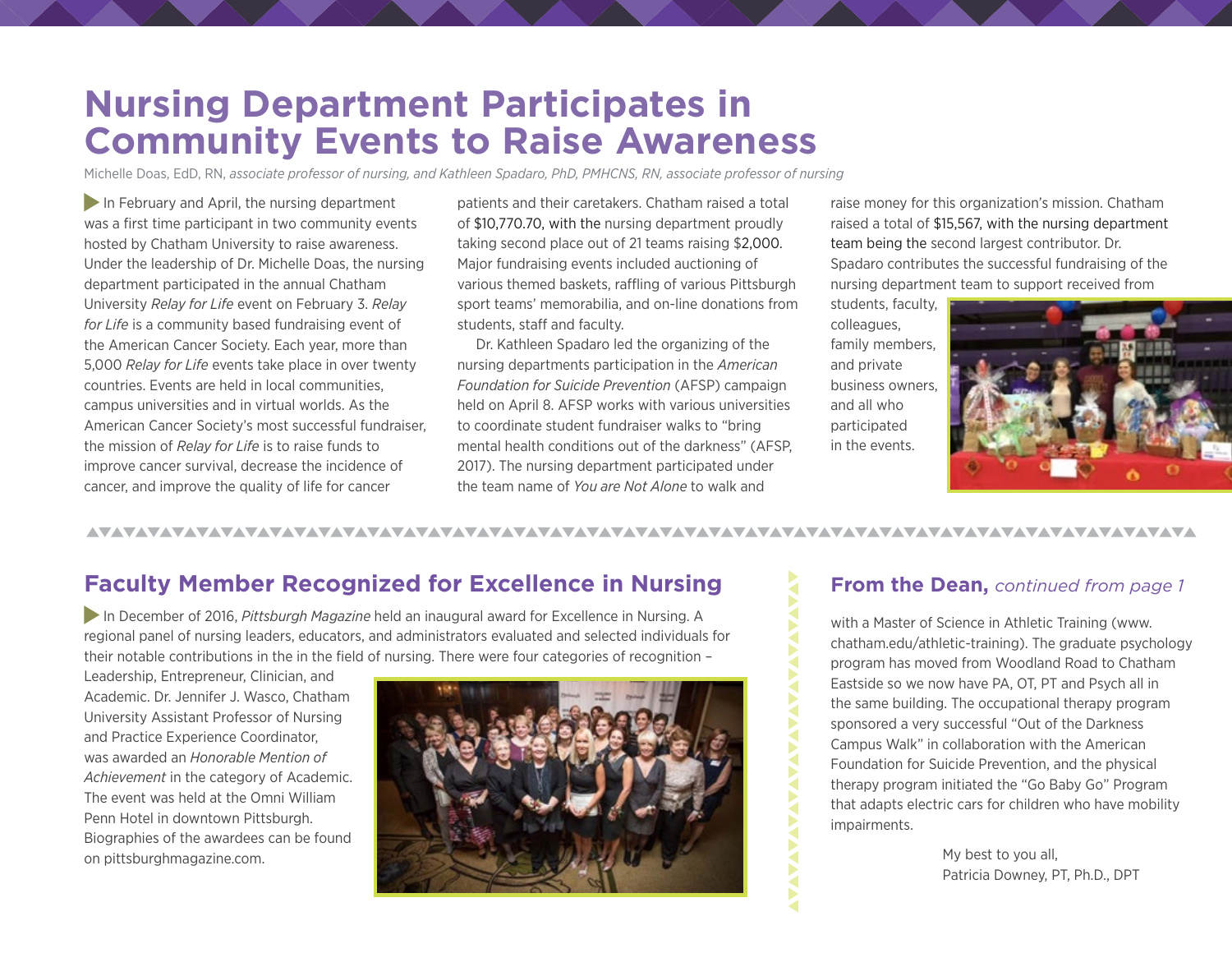# MSN INTERNATIONAL TRACK

# Notable Achievements and Experiences of Cohort #3

Debra M. Wolf, PhD, RN, *associate professor of nursing*, and Huixin Wu, DNP, MBA, RN, CCRN, CCNS, *assistant professor of nursing*

 Reflection on the past academic year has brought to light several notable experiences and achievements of Cohort #3. In an attempt to address challenges with studying abroad, the nursing department piloted a new initiative called "Peer Partnering Program". The pilot was designed to partner graduate students in the School of Health Sciences (from PT, PA, OT and psychology) with the international MSN nurses from China. The objective of the pilot was to 1) provide students the opportunity to network while experiencing multicultural differences and 2) provide students the opportunity to discuss differences between a national health system and the health system in the United States. Students from USA were partnered with MSN International students based on how they completed an interest survey. Over the fall, spring, and summer terms students would meet based on their own time schedules and interests. The program was considered a success for many verbalized that multiple friendships were created, students gained an understanding of different cultures and roles as healthcare professionals.

The students also participated in opportunities to continue to network outside of the Chatham campus. They attended many academic conferences to expand their professional vision. They also enjoyed visiting several teaching hospitals to gain a broader understanding of global healthcare similarities and differences. During their experiences they continued to build friendships with individuals from the United States, Japan, Thailand, India, South Korea, Saudi Arabia, and other countries. Cohort #3 was eager to return to China to demonstrate the knowledge and skills gained while completing their MSN, and to tell about their travels during their time of study at Chatham University.



### **Giving Students Tools to Address At-risk Alcohol and Substance Use**

This fall, Chatham School of Health Sciences will enter the final year of the Screening, Brief Intervention and Referral to Treatment (SBIRT) training grant. SBIRT is a method of addressing substance use in the at risk phase. The process is evidenced based and works in collaboration with patients using motivational interviewing techniques. Though this training is highly relevant to the current opioid crisis, the skills the students have acquired may be used to address any health or lifestyle change.

To date 431 students and 16 faculty have been trained in six programs across the School of Health Sciences. This number includes 90 RN-BSN students cumulatively, trained as a part of NUR 409, Clinical Prevention, Population, and Environmental Health. Notably, in a survey of student and graduate use of their new SBIRT skills, three RN-BSN students completed 38 informal screens, 12 formal screens, performed 34 brief interventions and 25 referrals to treatment, all over a 30-day period of time!

*"I was surprised how easy it was to speak with this patient about his drinking habits. He stated that no one really seemed to ever take the time to hear him out, and instead have only berated him and argued with him over his problem. He was appreciative in the end for me simply listening to his story."* (RN-BSN student report after using SBIRT skills)

If you are interested in this topic, a brief CME training (1.75 credit hours) regarding SBIRT may be found at http://www. medscape.org/viewarticle/830331 titled Substance Use in Adults and Adolescents: Screening, Brief Intervention and Referral to Treatment (SBIRT) CME/CE. To access the course, you will need to sign up for a free account. If this peaks your interest and you would like additional information, please contact Chad Rittle (crittle@chatham.edu) for additional resources, other continuing education opportunities, and/or access to the training materials the students have received (non-CME).

*Funding for SBIRT programs at Chatham University is made possible via grant funding from the Substance Abuse and Mental Health Services Administration's (SAMHSA) Center for Substance Abuse Treatment (CSAT).*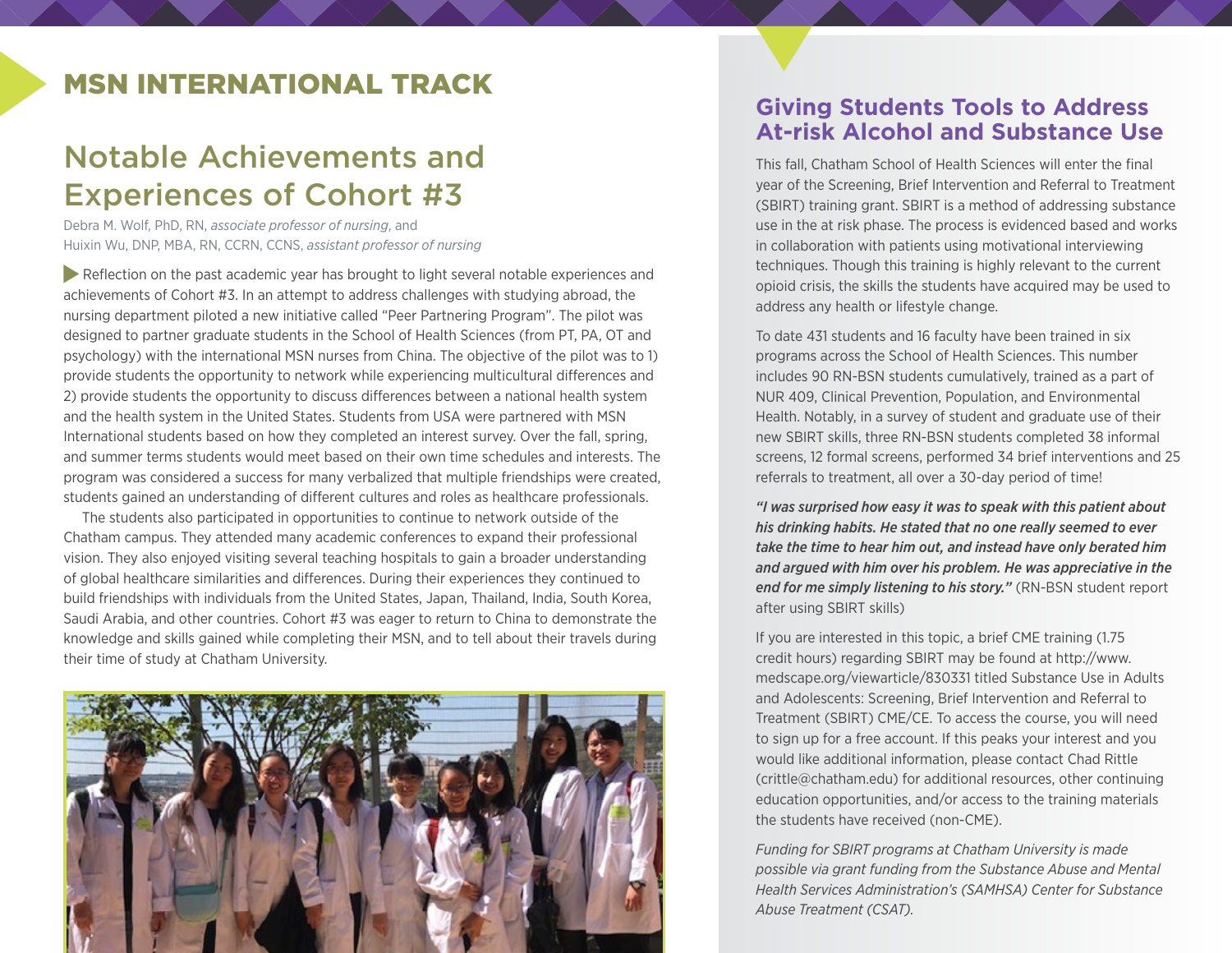# PRECEPTOR SPOTLIGHT

# Marian G. Feil, DNP '14, CRNA

Jennifer J. Wasco, DNP, RN, *assistant professor of nursing and nursing practice experience coordinator*

 When you ask Dr. Marian Feil, assistant professor and program director of the nurse anesthesia program at Thomas Jefferson University, to be a preceptor for Chatham University, she is always willing and passionate to support students. Dr. Feil has been a DNP preceptor since she graduated from Chatham University in 2014. When reflecting on why she believes it is important to serve in this capacity she stated, "I always think it is important to pay it forward to the future of our profession and precepting is an excellent way to do so." In discussing tips for success she offered the following, "Be readily available to the student, this is a key ingredient to the preceptor-student relationship and allows for a mutually beneficial experience."

In addition to her academic work, Dr. Feil practices clinically at Thomas Jefferson University Hospital and the Reading Hospital and Medical Center as a Per-Diem Nurse Anesthetist. She is also an active member of The American Association of Nurse Anesthetists and Sigma Theta Tau International.

#### **Precepting: A Rewarding Experience**

Precepting is a formal arrangement between a novice and an experienced person for a defined period. Preceptors serve as role models working in a collaborative fashion with the student towards meeting established program goals.

Precepting is an immensely rewarding experience for both the student and preceptor. It is also an essential component to nursing education. The identification of preceptors grows increasingly difficult as competition for practice experience sites increase and doctorally prepared nurses are not yet vast in number. Take a moment to reflect on your practice experience preceptor and the valuable experience they provided. Please consider donating your time and knowledge to advance the field of nursing through precepting for Chatham University nursing programs.

As a preceptor, you are required to sign a student-preceptor agreement, provide a copy of your CV and your professional license number for verification and approval. If you are interested in precepting, please contact Jennifer J. Wasco, DNP, RN, practice experience coordinator at [jwasco@chatham.edu](mailto:jwasco@chatham.edu) or 412-365-1378.



# **DNP On-Campus Residency Recap**

 The Chatham University's School of Health Sciences Doctor of Nursing Practice program prepares nurses to practice as experts in the promotion and use of evidence-based practice in health care delivery systems. Twice per year, spring and the fall, DNP students from around the country gather on Chatham University's Shadyside Campus for a two-day retreat to share their evidencebased practice change projects in the form of a professional poster presentation. During this time, the faculty and staff, peers, colleagues, and the healthcare community learn more about each student's evidence-based practice change project through interactive dialogue. This year a total of 79 DNP students attended the required event.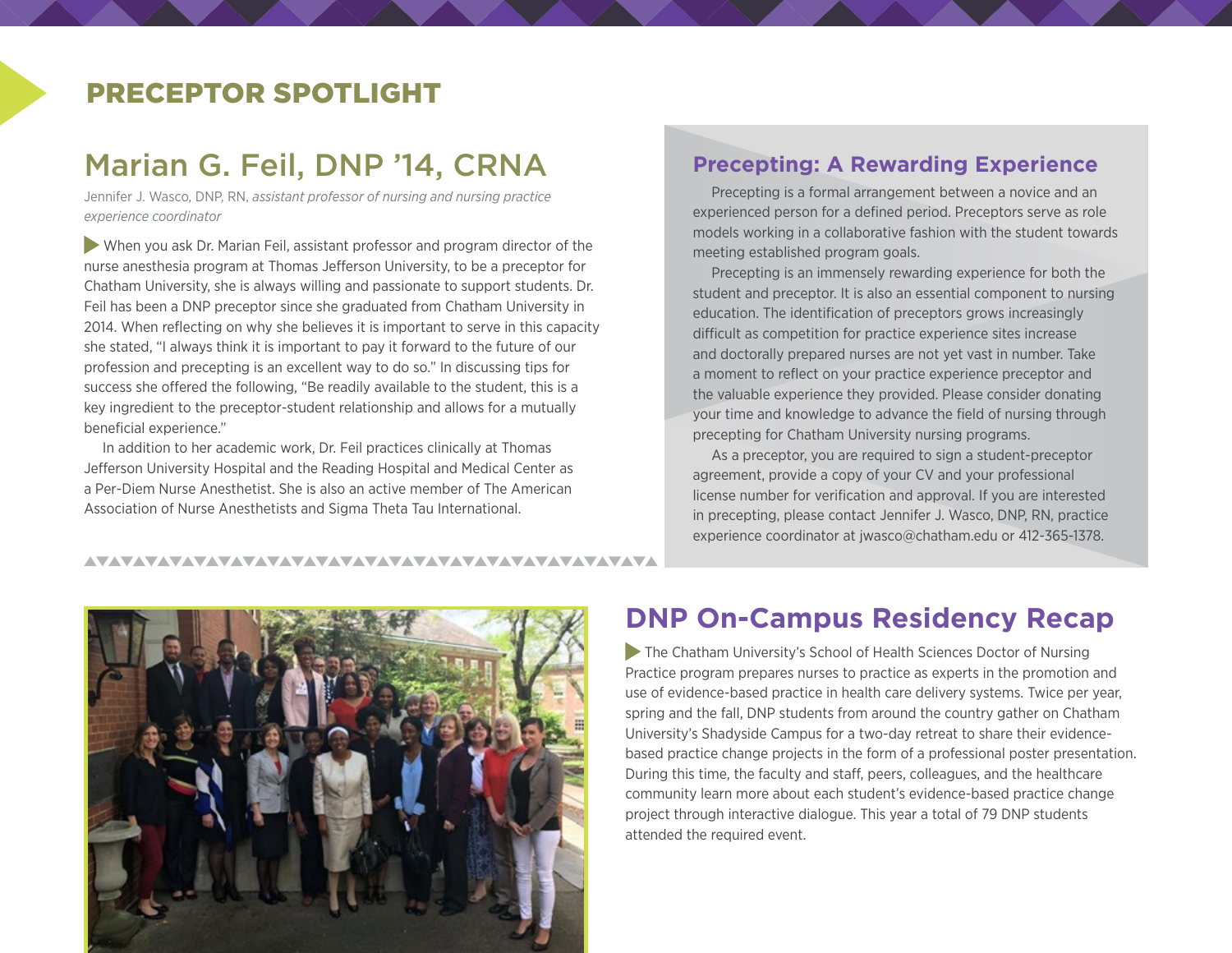# STUDENT SPOTLIGHT



# Pathways to Nursing Student Studies Abroad in Spain

Lora Walter, MSN, RNC, *assistant professor of nursing, and pathways to nursing coordinator*

 Christopher Clark began his nursing career as a nursing assistant on a medical-surgical orthopedic unit at St. Clair Hospital where he learned the foundation of the nursing profession. Chris began attending UPMC Shadyside School of Nursing (SSON) in 2015 as a Pathways to Nursing student at Chatham University. Currently in his senior year at Chatham, he is an integral part of peer mentorship, providing support for newer nursing students. Demonstrating his commitment to maintaining academic excellence and clinical honors, Chris received the *Thomas and Anita F. Watson Scholarship* at SSON and the *Whiteside-Schilling Scholarship for Pathways to Nursing Students at Chatham.* 

Recently, Chris decided to engage in a learning opportunity that expanded outside of the walls of a traditional classroom through participating in a fellowship with the Atlantis Project. The project is part of Chatham University's Study Abroad Program in Zaragoza, Spain. On this excursion, he observed a myriad of orthopedic surgeries and had the opportunity to shadow intensive care physicians at an urban Spanish hospital. Chris feels the global knowledge he gained in Spain is applicable to his current position as an RN in the Neuroscience Intensive Care Unit at UPMC Shadyside Hospital. Chris hopes through both sharing and applying his lessons learned through studying abroad he can help improve patient care.

Chris plans to continue in his pursuit of demonstrating his commitment to maintaining academic excellence and clinical honors. He plans to earn certifications in neuroscience and critical care. He also aspires to become a nurse practitioner or nurse anesthetist and earn a Doctorate of Nursing Practice (DNP) degree. With this degree, he hopes to incorporate the latest evidence-based research into practice and serve as a role model and leader in the nursing field.

# HONOR SOCIETY

### **Chi Zeta: Chapter Update**

Michelle Doas, EdD, RN, *associate professor of nursing, and Chi Zeta chapter president*



Z Б

**AVAILABLE** 

₹

**AVANTAVANTAVANTAVAN** 

S<br>S Ę Þ  $\tilde{\mathbf{X}}$ XAX Ž

**TATALA** 

₹ Þ ◀

**AVANTALE** 

**VANAVA** 

Ε ь

Sigma Theta Tau International Honor Society of Nursing' The Chi Zeta chapter of Sigma Theta Tau International (STT) again

had a successful year of providing opportunities for learning, knowledge, and professional development of nurses. The chapter's annual educational event was held on October 26, 2016. Dr. Chad Rittle, DNP, MPH, FAAOHN presented an informative discussion titled "Recent Update in Vaccines: Latest CDC Recommendations." The event was held live at Chatham University's Eastside campus, and was also recorded to support the opportunity for virtual viewing. The educational event corresponded with Founder's Day activities associated with STTI.

Also this year, Chi Zeta was recognized in November for a *Showcase of Regional Excellence.* The recognition was based upon the *Mental Health Awareness Symposium* previously sponsored by Chi Zeta. The symposium aligned with STTI's President, Cathy Catrambone's call-to-action specifically related to the area of Advocacy.

#### AVAVAVAVAVAVAVAVAVAVAVAVAVAVAVAV

Chi Zeta provides many opportunities for membership involvement in leadership, scholarship, and community service. The chapter website can be found at chizeta. nursingsociety.org. If you are a member of STTI but not part of Chatham University's Chi Zeta chapter, please consider joining our current membership by contacting STTI Membership Services at 888-634-8174 or memserv@stti.iupui.edu.